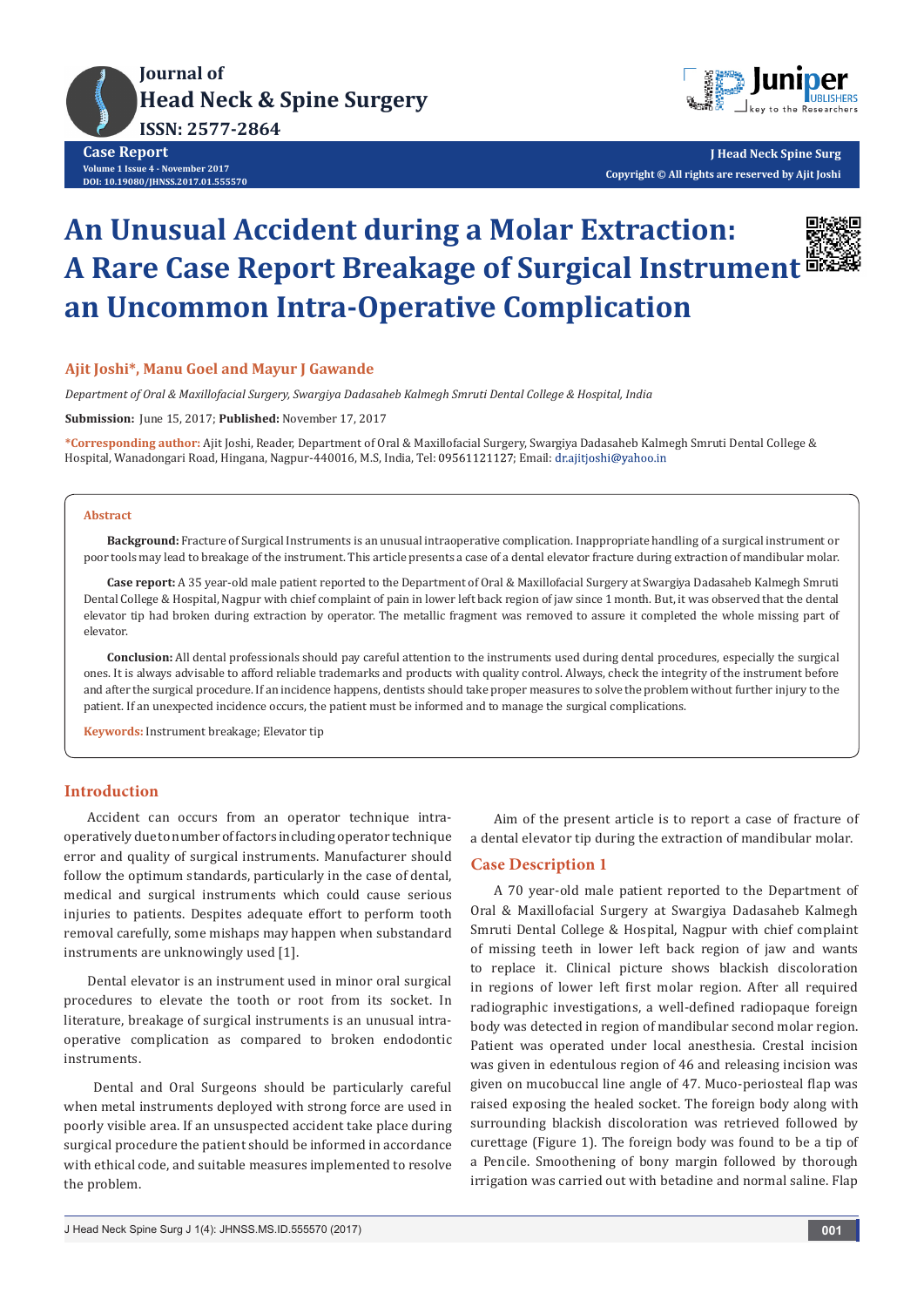was repositioned and sutured with 3-0 silk. Patient was kept for follow up and sutures were removed on 7th day postoperatively. The healing was uneventful and painless.



**Figure 1:** Illustration Broken elevator and its matching fractured piece.

# **Case Description 2**



A 35 year-old male patient reported to the Department of Oral & Maxillofacial Surgery at Swargiya Dadasaheb Kalmegh Smruti Dental College & Hospital, Nagpur with chief complaint of pain in lower left back region of jaw since 1 month. The tooth was firm with long roots (Figure 2). Extraction was carried out with the help of dental elevator (Coupland type). Surprisingly, the elevator's broken edge point was lodged in the mesial part of the first molar from where the elevator was applied. However, it was observed that the dental elevator tip had broken during extraction. The metallic fragment was removed to assure it completed the whole missing part of elevator (Figure 1 & 3). However, extraction was perform with routine dental forceps. Suture and postoperative medication were giving.



**Figure 3:** Illustration of extracted molar with broken elevator (Coupland) tip.

## **Discussion**

 In the literature, only three papers were found about broken surgical instruments during extraction procedures [2,3]. One of them reported three cases of broken new extraction elevators, which were found to be defective. The instruments were broken during routine use on three different patients on the same day and the fragments were found in the aspiration bottles, and were retrieved making unnecessary to radiate the patient to locate the fragment [2]. According to Whitehouse [4] reported two cases of broken dental forceps, where a broken fragment was rescued from the patient's mouth uneventfully, and in the other, the hinge pin came out of the forceps and was swallowed by the patient. The last paper reported the retrieval of an elevator's end that broke during the extraction of a lower right third molar, and was found with the aid of a metal detector (Keeler metal detector – Goring Keeler Ltd., England)[3].

Moore [4] proved that the use of a metal detector was effective to pinpoint the metal presence in a surgical area. When placed near metal, the detector probe measures the change in the inductance, emitting different tones, thus locating the foreign body. The detector can also distinguish between different metals (steel, brass, aluminum, lead) emitting different signals, which can prove to be useful in a clinical situation.

In spite of all the difficulties that could arise during a broken fragment removal, it is always practical to try to remove the fragment in order to prevent it from migrating into a neighboring space. Even if metallic fragments could be enclosed in a fibrous tissue capsule when recognized by the organism as a foreign body, objects dislodged into the soft tissues on the lingual side of the mandible may gain access to the submandibular and parapharyngeal spaces [4].

 According to Altan et al. [5] present three unusual cases of forgein body in the oral cavity In first case elevator was broken during impacted third molar surgery and it was missed out into the tissue. Second case Broken round bur piece was seen in the impacted third molar region. Third case broken drill bur was found in the mandibular fracture as a forgein body which were removed successfully [5].

On the other hand, a single intraoral periapical radiograph (IOPA) or tube-shift technique may be sufficient. In addition, occlusal radiography can also be employed as necessary. If an occlusal film is not available an intraoral periapical radiograph can be put on occlusally, or on the edentulous crest, and this may reveal an embedded foreign object. Cone beam computerized tomography (CBCT) is an excellent tool to locate metallic foreign objects. It can be used to locate the exact position of foreign body if inaccessible according to routine radiograph techniques [6].

Surgical instrument manufactures should carry out strict quality controls and have their instruments bear a visible mark as a sign of guarantee. Various authors have suggested that the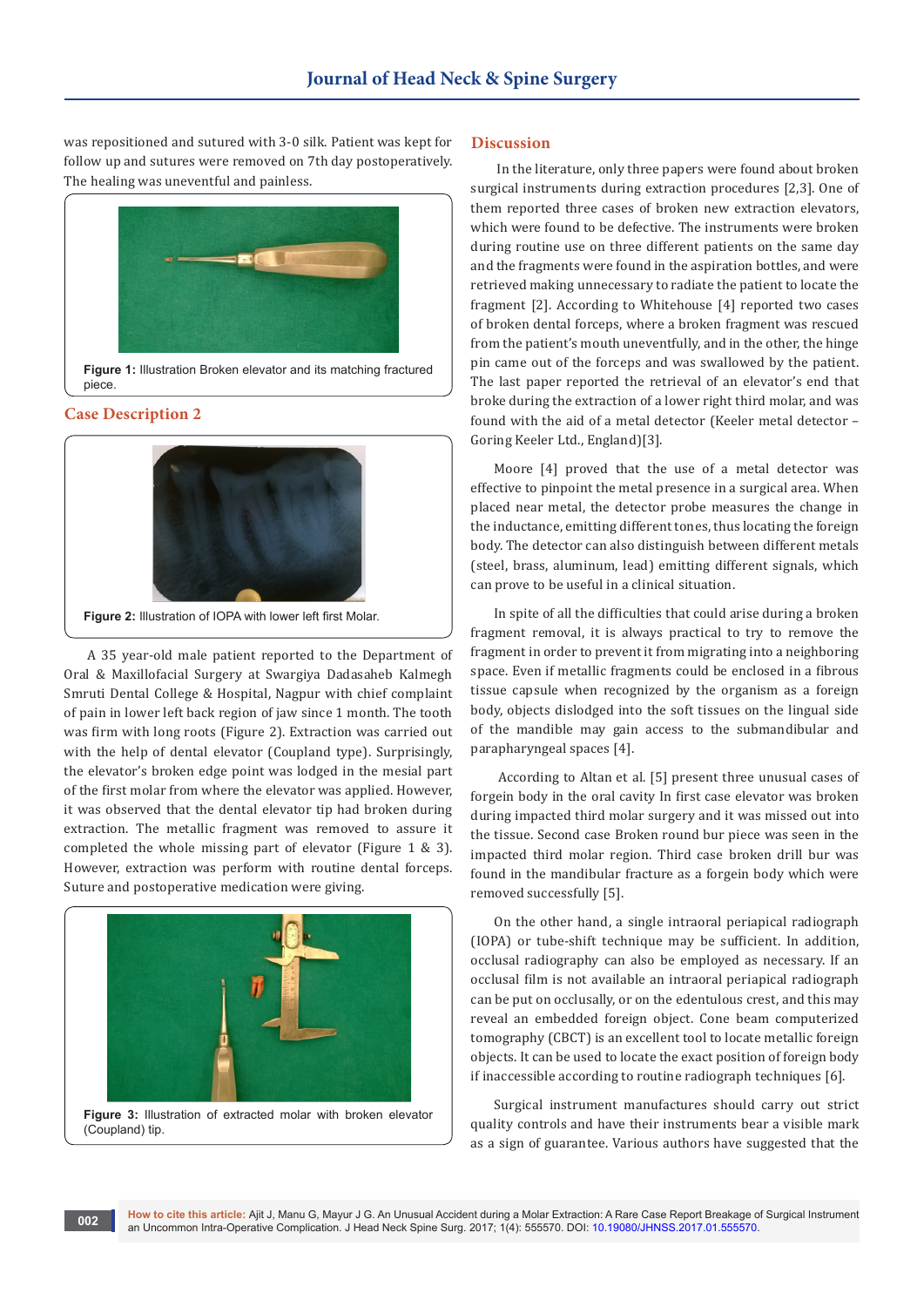inferior quality of some surgical instruments may be a reflection of poor working conditions and low standards tools, principally in the developing world. Responsibility lies with the suppliers from developed countries manufacturing in the developing world who behave in an unethical manner, maximizing profits and minimizing the compensation of the people who actually produce the goods [7,8].

A safe and effective elevator should have extreme values for torque and stress values. Metal instruments used in clinical practise may be subjected to fatigue from sterilization. Standard Autoclave machine should be used for autoclaving and instruments should be kept dry to avoid corrosion, which ultimately weakens the instrument to avoid corrosion [9] (Table 1 & 2).

#### **Table 1:**

| <b>Prevention</b>                                                                           |
|---------------------------------------------------------------------------------------------|
| Instruments should be kept dry to avoid corrosion which ultimately weakens the instrument.  |
| Standard Autoclave machine should be used for autoclaving.                                  |
| Strict autoclaving principles should be followed.                                           |
| Quality instruments approved by standardizing bureau of a particular nation should be used. |
| Instruments should not be repaired or manipulated once any defect is detected.              |
| Substandard or Degraded instruments should not be used.                                     |
| Principles of Elevator must be followed strictly.                                           |
| Uncontrolled force should be avoided.                                                       |

**Table 2:**

| <b>Management</b>                                                                                                         |
|---------------------------------------------------------------------------------------------------------------------------|
| Radiological assessment should be practised using conventional or modern techniques available to ensure the foreign body. |
| Instrument's working end should be examined after every procedure.                                                        |
| If observed broken, it should be retrieved immediately followed by curettage.                                             |
| On diagnosis at later stage, a surgical removal should be performed under all aseptic precautions.                        |
|                                                                                                                           |

#### **Conclusion**

All Dental specialists should always pay careful attention to the instruments used during dental procedures, especially the surgical ones. It is always advisable to afford reliable trademarks and products with quality control. It is duty of dentist to check the surgical instrument for any sign of breakage before and after the surgical procedure. If an untoward accident happens, dentists should take the proper measures to solve the issue without further injury to the patient.

Accidents like the one described in this report have dentist's responsibility because accidents may result in litigation although it is impossible for dentists to prevent them from happening. In the present case report, although the accident may be attributed to a defective instrument, the patient has the right to prosecute the professional. Despite being a particular situation, it should be stressed out that accidents like the one here described should be dealt according to the different laws adopted by different countries.

#### **References**

1. [Pierro VS, de Morais AP, Granado L, Maia LC \(2010\) An unusual accident](https://www.ncbi.nlm.nih.gov/pubmed/20578653)  [during a primary molar extraction. J Clin Pediatr Dent 34\(3\): 193-195.](https://www.ncbi.nlm.nih.gov/pubmed/20578653)

- 2. Ruprecht A, Ross A (1981) Location of broken instrument fragments. J Can Dent Assoc 47: 245.
- 3. [Moore UJ, Fanibunda K, Gross MJ \(1993\) The use of a metal detector](http://www.bjoms.com/article/0266-4356(93)90125-G/fulltext)  [for localization of a metallic foreign body in the floor of the mouth. Br J](http://www.bjoms.com/article/0266-4356(93)90125-G/fulltext)  [Oral Maxillofac Surg 31\(3\): 191-192.](http://www.bjoms.com/article/0266-4356(93)90125-G/fulltext)
- 4. [Whitehouse DJ \(1995\) Broken dental forceps. Br Dent J 178\(10\): 363.](https://www.ncbi.nlm.nih.gov/pubmed/7779494)
- 5. [Altan A, Damlar I, Kilic S, Turgay B \(2013\) Unusual forgein bodies in](http://saspjournals.com/wp-content/uploads/2015/03/SJDS-22A126-129.pdf)  [the oral cavity: a report of three cases. Sch J Dent Sci 2\(2A\): 126-129.](http://saspjournals.com/wp-content/uploads/2015/03/SJDS-22A126-129.pdf)
- 6. [Eggers G, Welzel T, Mukhamadiev D, Wörtche R, Hassfeld S, et al. \(2007\)](https://www.ncbi.nlm.nih.gov/pubmed/17719420)  [X-ray-based volumetric imaging of foreign bodies: a comparison](https://www.ncbi.nlm.nih.gov/pubmed/17719420)  [of computed tomography and digital volume tomography. J Oral](https://www.ncbi.nlm.nih.gov/pubmed/17719420)  [Maxillofac Surg 65\(9\): 1880-1885.](https://www.ncbi.nlm.nih.gov/pubmed/17719420)
- 7. [Brophy T, Srodon PD, Briggs C, Barry P, Steatham J, et al. \(2006\) Quality](https://www.ncbi.nlm.nih.gov/pubmed/16834861/)  [of surgical instruments. Ann R Coll Surg Engl 88\(4\): 390-393.](https://www.ncbi.nlm.nih.gov/pubmed/16834861/)
- 8. [Buttha MF \(2007\) Quality of surgical instruments. Ann R Coll Surg Engl](https://www.ncbi.nlm.nih.gov/pubmed/17346419/)  [89\(2\): 190-192.](https://www.ncbi.nlm.nih.gov/pubmed/17346419/)
- 9. [Kandler HJ \(1982\) The design and construction of dental elevators. J](https://www.ncbi.nlm.nih.gov/pubmed/6962210)  [Dent 10\(4\): 317-322.](https://www.ncbi.nlm.nih.gov/pubmed/6962210)